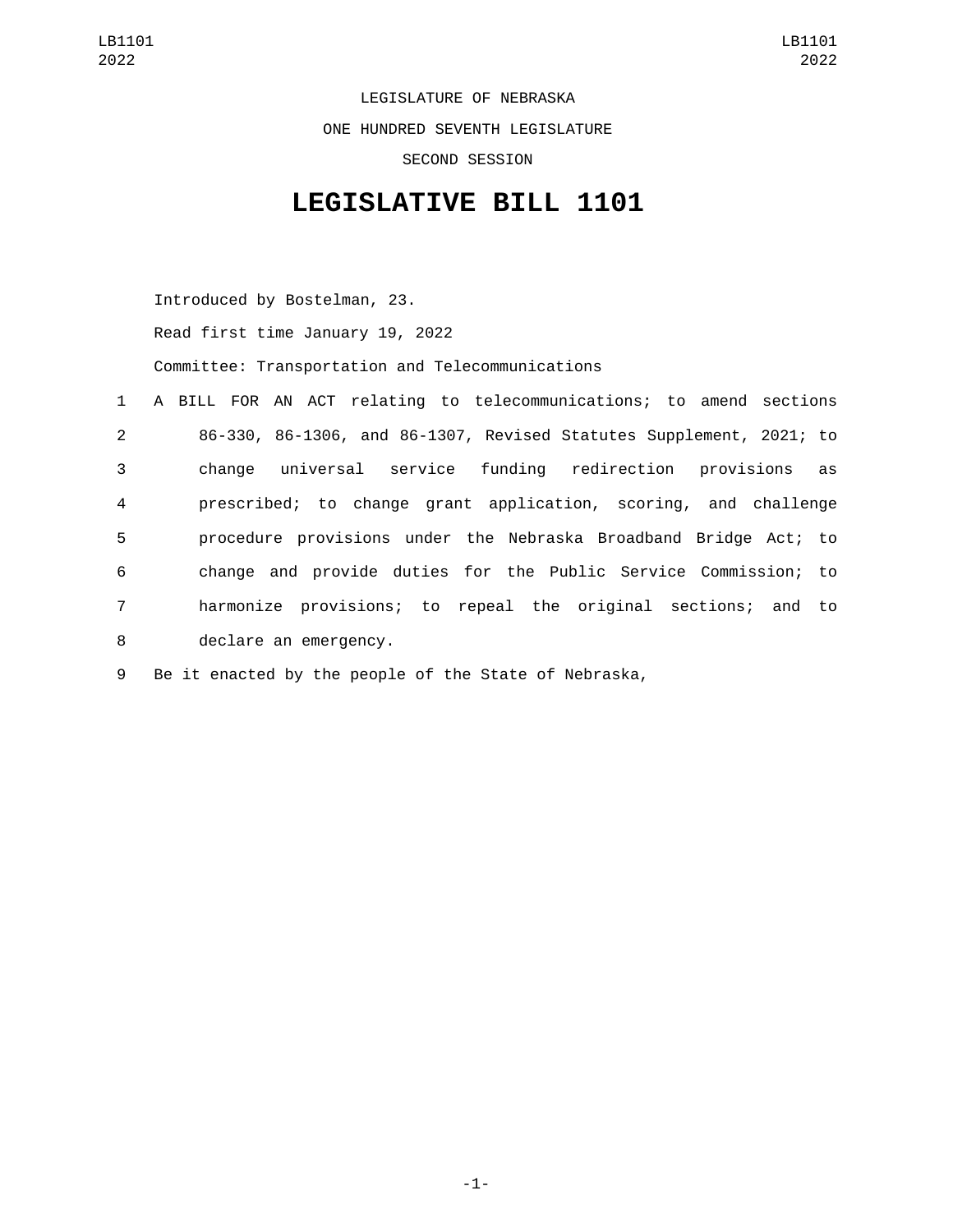Section 1. Section 86-330, Revised Statutes Supplement, 2021, is 2 amended to read:

 86-330 (1) Based on consumer complaints or upon its own motion, the Public Service Commission may open a docket to consider the implementation and operation of a funding redirection program that awards funding to broadband Internet service providers to support high-speed Internet infrastructure deployment projects in unserved or underserved 8 exchanges within the State of Nebraska. The commission shall may, in its 9 <del>discretion,</del> withhold funding from the Nebraska Telecommunications Universal Service Fund to any telecommunications company for the disputed project area in question unless the telecommunications company rebuts by clear and convincing evidence the presumption established pursuant to subsection (2) of this section that the disputed project area is underserved that has not served, to the commission's satisfaction, those areas with service that meets the criteria for successful investment of funding from the Nebraska Telecommunications Universal Service Fund.

 (2)(a) In considering whether to open a docket under subsection (1) of this section, the commission shall evaluate and consider the following 19 speed data relating to the disputed project area:

 (i) Current broadband data and mapping from the latest version of the Indicators of Broadband Need Public Map approved by the National Telecommunications and Information Administration of the United States 23 Department of Commerce; and

(ii) Data and mapping submitted by any party if testing:

 (A) Was performed from the premises of an active subscriber of the telecommunications company responding to a complaint or to the 27 commission's own motion; and

 (B) Was performed over a platform provided by a third party that has been designated by the commission as an authorized speed testing source.

 (b) The commission shall not consider Federal Communications 31 Commission Form 477 data.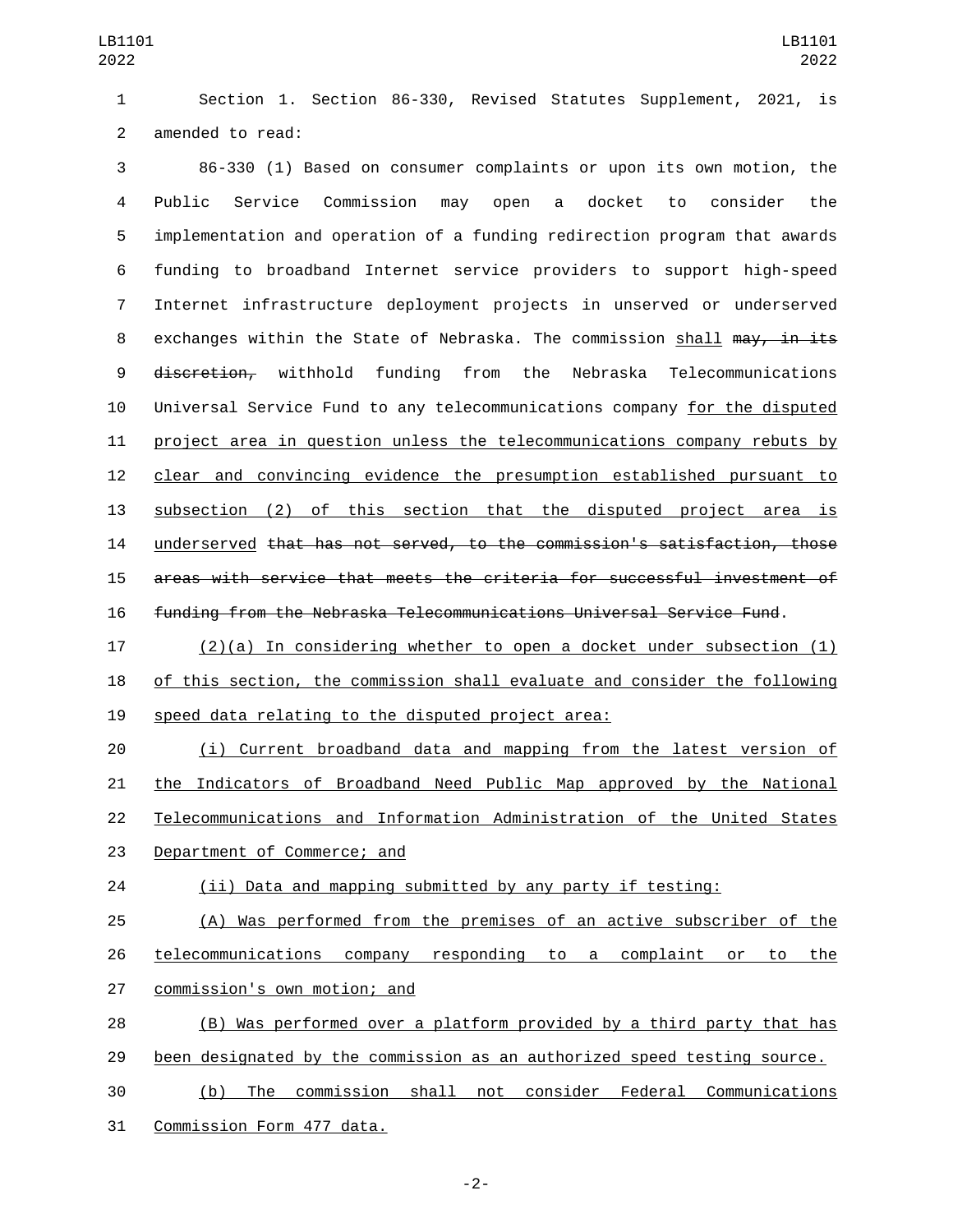(c) If the data demonstrates that more than ten percent of active subscriber locations in the disputed project area are actually not receiving minimum speeds of twenty-five megabits per second or greater for downloading and three megabits per second or greater for uploading, there shall be a rebuttable presumption that the area is unserved. If the data demonstrates that more than ten percent of active subscriber locations in the disputed project area are not receiving speeds of one hundred megabits per second or greater for downloading and twenty megabits per second or greater for uploading, there shall be a rebuttable presumption that the area is underserved. In considering a party's rebuttal evidence, the commission shall give consideration to the extent that the existing broadband network of the provider serving the disputed project area is currently providing or could provide such minimal broadband speeds through a standard broadband installation that could be completed by the responding telecommunications company not later than ten business days after the date on which the service request is submitted.

 (3) (2) The commission shall adopt and promulgate rules and regulations that establish standards governing the withholding of funding from the Nebraska Telecommunications Universal Service Fund from any recipient, including the provision of notice and the right to a hearing prior to the issuance of an order withdrawing such funding. If the commission withdraws funding from the Nebraska Telecommunications Universal Service Fund from any telecommunications company, the commission may redirect the withdrawn funding through a reverse auction or rural-based plan to another eligible telecommunications company, except that any funding that is withdrawn shall be utilized in the exchange area for which the funding was originally granted. The commission shall have wide discretion in the design, implementation, and operation of a funding redirection program but may use as a guide the reverse auction program designed by the Federal Communications Commission in its Connect America Fund Phase II Auction process.

-3-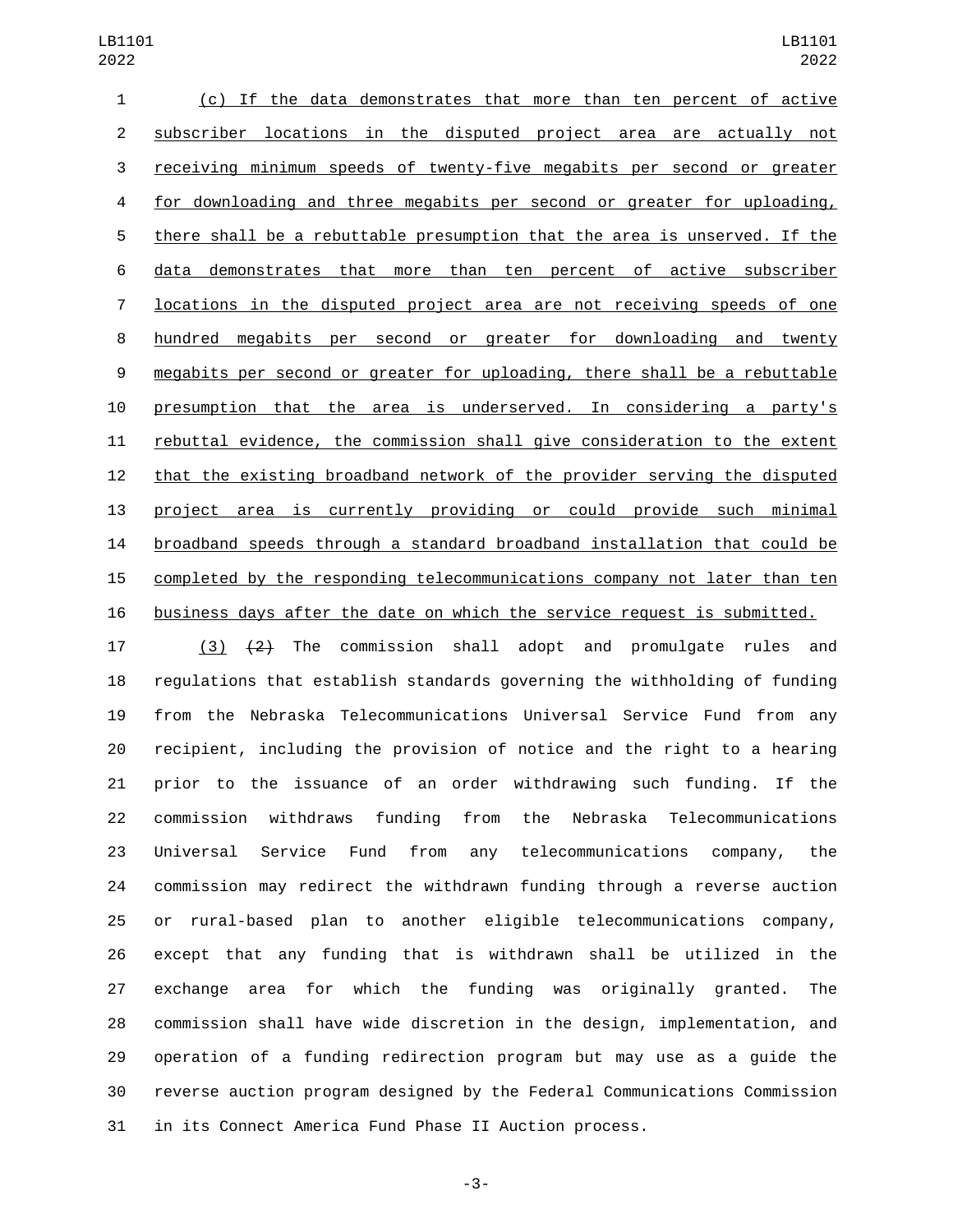1 (4)(a)  $\left(3\right)$  In redirecting funding that has been withheld from an eligible telecommunications company, the commission may consider rural- based plans. To qualify for commission consideration, a rural-based plan shall include an eligible telecommunications company.

 (b) The commission shall consider rural-based plans based on the following scoring criteria:6

 (i) The history of the participating eligible telecommunications company in providing quality and affordable telecommunications and 9 broadband services in rural areas;

 (ii) The capability of the eligible telecommunications company to use the proposed technology to provide broadband services to every location in the exchange area on a reasonably comparable basis;

 (iii) The support of local businesses, hospitals, schools, colleges, 14 agricultural producers, and residents;

15 (iv) Other sources of funding;

 (v) Partnerships and other cooperative arrangements with local 17 public power providers;

 (vi) Partnerships and other cooperative arrangements with local 19 wireless Internet service providers; and

 (vii) The plan's willingness to pay to acquire undepreciated investment in existing infrastructure capable of providing speeds of at least one hundred megabits per second or greater for downloading and twenty megabits per second or greater for uploading, as established by 24 clear and convincing evidence by the owner of the existing 25 infrastructure; and

 $(viii)$   $(viii)$  Cooperation by the incumbent local exchange carrier 27 from which funding has been withheld.

 (c) In entering an order redirecting funding, the commission shall establish a timeline for deployment that includes periodic milestones for ensuring timely deployment and shall require the eligible telecommunications company to file reports sufficient to assess

-4-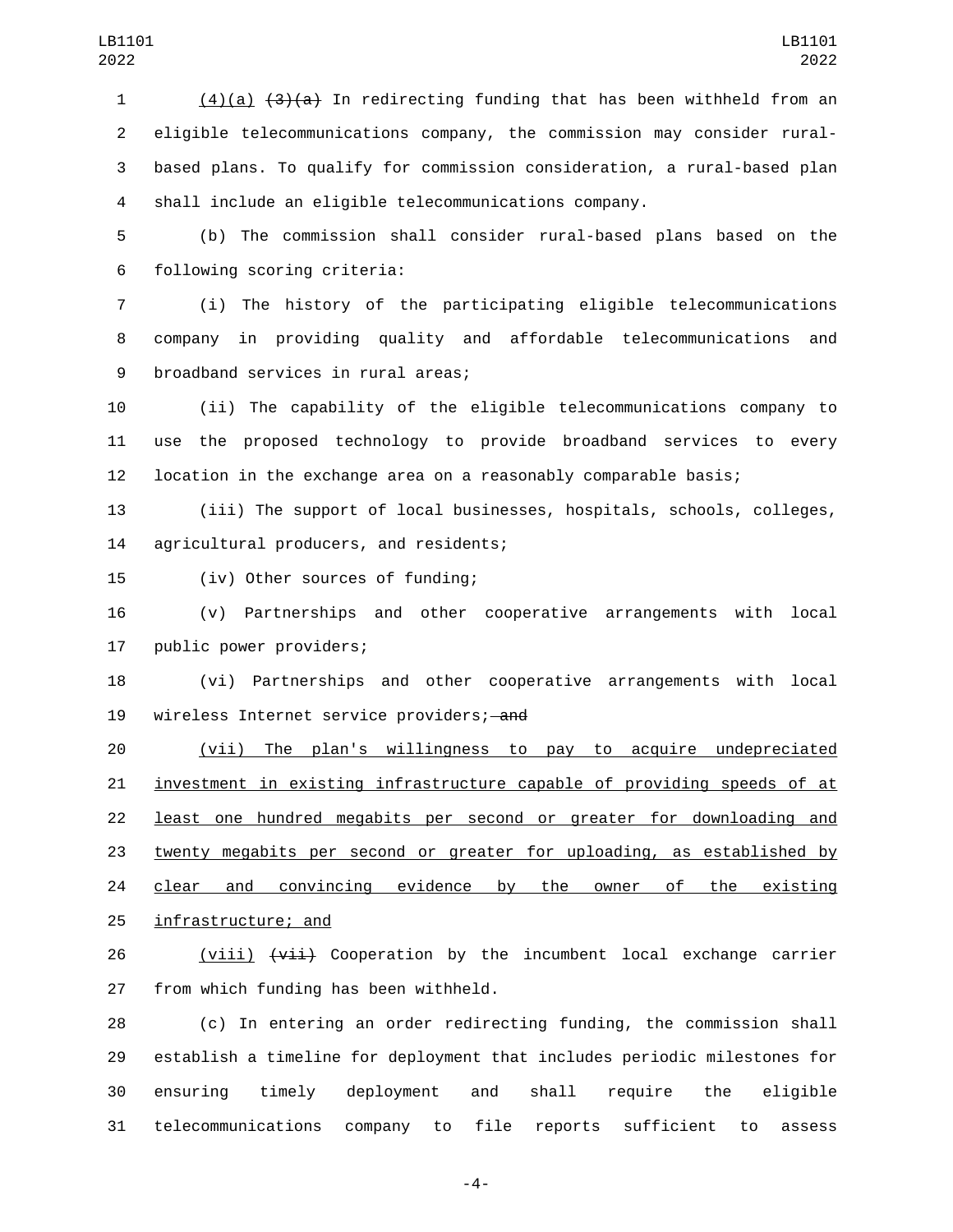1 compliance with deployment milestones.

 (d) The commission shall adopt and promulgate rules and regulations 3 to carry out this subsection.

 (5) (4) Funding support shall not be withheld from an eligible telecommunications company to the extent that the existing eligible telecommunications company's current broadband network service in the 7 disputed area is currently providing or could provide for infrastructure found by the commission to be capable of reliably providing broadband 9 service at a minimum download speed of one hundred megabits per second and a minimum upload speed of twenty megabits per second through a standard broadband installation that could be completed by the eligible telecommunications company not later than ten business days after the date on which a service request is submitted that enables users to originate and receive high-quality voice, data, graphics, and video 15 communications using any technology.

 (6) (5) For purposes of this section, rural-based plan means a proposal for redirecting funding as described in this section which is made by rural residential and business users of telecommunications and broadband services in high-cost areas of the exchange.

 Sec. 2. Section 86-1306, Revised Statutes Supplement, 2021, is 21 amended to read:

 86-1306 (1) The commission shall establish a weighted scoring system to evaluate and rank the applications received each fiscal year.

 (2) In each fiscal year, at least thirty days prior to the first day that applications may be submitted, the commission shall publish on the commission's website the specific criteria and the quantitative weighted scoring system the commission will use to evaluate and rank applications and award grants pursuant to the program. Such weighted scoring system 29 shall consider, at a minimum:

 (a) The financial, technical, and legal capability of the applicant 31 to deploy and operate broadband Internet service;

-5-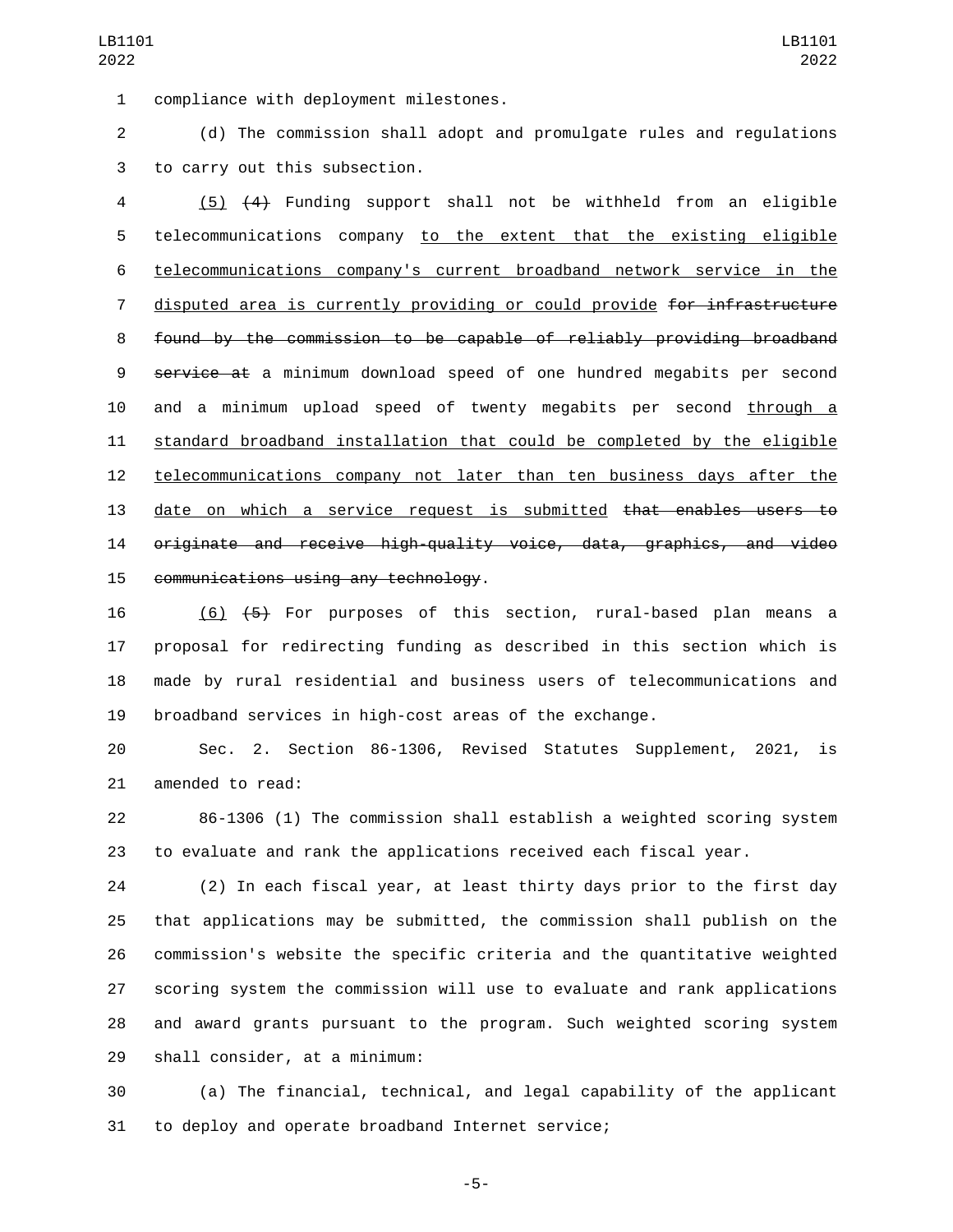(b) Whether the provider is designated as an eligible telecommunications carrier or will be so designated prior to the project 3 completion date;

 (c) The commitment ability of an applicant to offer rates in the project area that are comparable to the rates offered by the applicant 6 outside the project area;

 (d) The applicant's commitment to serve high-cost areas outside of cities and villages, including plans both within the initial project footprint and outside the initial project footprint;

 (e) The applicant's past record of providing reliable and affordable 11 broadband services in high-cost rural areas;

 (f) The applicant's willingness to pay to acquire undepreciated investment in existing infrastructure capable of providing speeds of at least one hundred megabits per second or greater for downloading and twenty megabits per second or greater for uploading, as established by clear and convincing evidence by the owner of the existing 17 infrastructure;

 $(q)$   $(d)$  The actual provision of  $\frac{1}{2}$  available minimum broadband speeds, with higher scores for faster speeds, except that no grant shall be awarded based on speeds less than those scalable to one hundred megabits per second for downloading and one hundred megabits per second for 22 uploading, or greater;

23 (h)  $\left(\text{e}\right)$  The <u>commitment</u> ability of the <u>applicant to deploy</u> broadband infrastructure to be scalable to higher broadband Internet speeds in the 25 future; and

26 (i)  $(f)$  whether the applicant has committed to fund more than fifty percent of the total development costs of the project from sources other than grants under the program, with higher scores for higher amounts of 29 matching funds.

 Sec. 3. Section 86-1307, Revised Statutes Supplement, 2021, is 31 amended to read:

-6-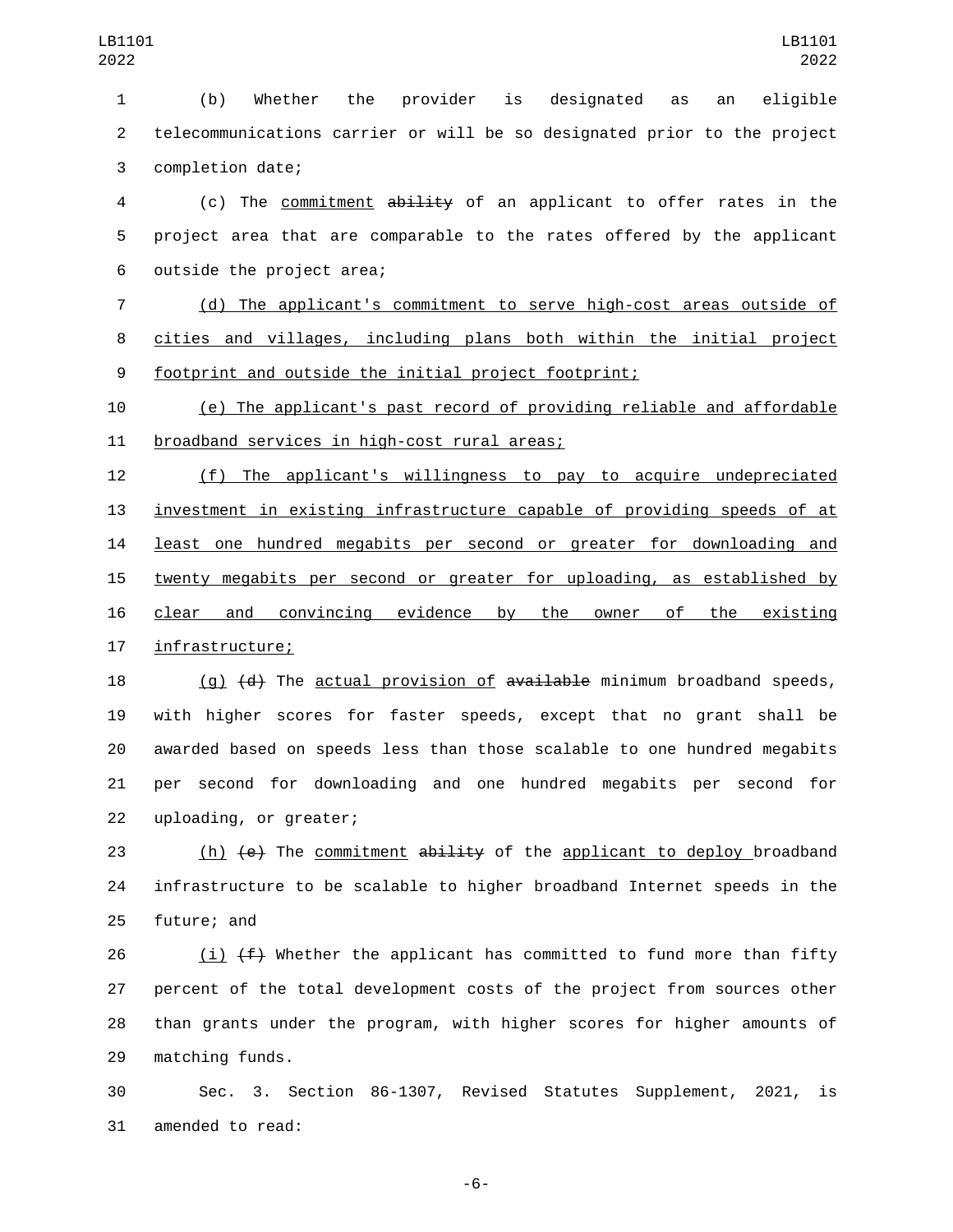86-1307 (1) Within three business days after the application deadline described in subdivision (1)(a) of section 86-1304, the 3 commission shall publish on its website the proposed projects, project areas, and broadband Internet service speeds for each application 5 submitted.

 (2) Any provider currently providing service in the proposed project 7 area may, within ten <del>thirty</del> days after the publication under subsection (1) of this section, file a protest according to rules and regulations established by the commission. The provider may protest all or part of the proposed project area set forth in the application. If the protesting provider rebuts by clear and convincing evidence the presumptions established pursuant to subsection (4) of this section, then the commission shall deny the application to the extent of the area successfully protested submit to the commission, on forms provided by the commission, a challenge to an application. Such challenge shall contain information demonstrating that, at the time of submitting the challenge, (a) the provider provides or has begun construction to provide a broadband network in the proposed project area with access to the Internet at speeds equal to or greater than one hundred megabits per second for downloading and twenty megabits per second for uploading or (b) the provider provides broadband service through a broadband network in or proximate to the proposed project area and the provider commits to complete construction of broadband infrastructure and provide a broadband network to the proposed project area with access to the Internet at speeds equal to or greater than one hundred megabits per second for downloading and twenty megabits per second for uploading, no later than eighteen months after the date grant awards are made under the program.

 (3) Other than public notice requirements, deadlines provided for protests filed with the commission or deadlines under the Administrative Procedure Act shall not apply to protests filed under this section. The commission shall adopt an expedited procedural process for handling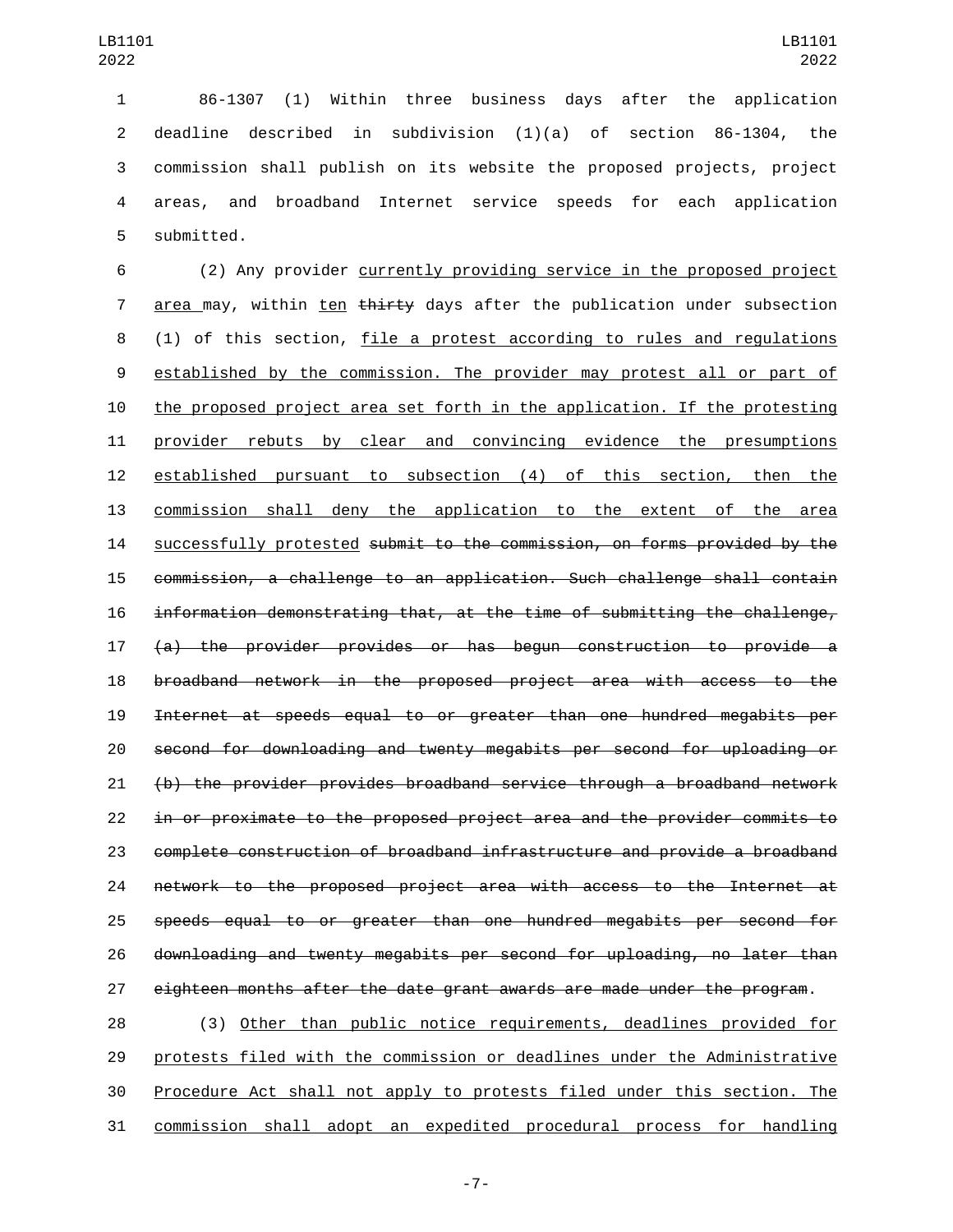protests filed under this section Within three business days after the submission of a challenge as provided in subsection (2) of this section, the commission shall notify the applicant of such challenge. The applicant shall have ten business days after receipt of such notification to provide any supplemental information regarding the challenged application to the commission.6 (4)(a) In considering a protest filed under subsection (2) of this section, the commission shall evaluate and consider the following speed 9 data relating to the proposed project area: (i) Current broadband data and mapping from the latest version of the Indicators of Broadband Need Public Map approved by the National Telecommunications and Information Administration of the United States 13 Department of Commerce; and (ii) Data and mapping submitted by either party if testing: (A) Was performed from the premises of an active subscriber of the 16 protesting provider; and (B) Was performed over a platform provided by a third party that has been designated by the commission as an authorized speed testing source. (b) The commission shall not consider Federal Communications 20 Commission Form 477 data. (c) If the data demonstrates that more than ten percent of active subscriber locations in the proposed project area are actually not receiving minimum speeds of twenty-five megabits per second for downloading and three megabits per second or greater for uploading, there shall be a rebuttable presumption that the area is unserved. If the data demonstrates that more than ten percent of active subscriber locations in the disputed project area are not receiving speeds of one hundred megabits per second or greater for downloading or twenty megabits per second or greater for uploading, there shall be a rebuttable presumption that the area is underserved. In considering a party's rebuttal evidence,

the commission shall give consideration to the extent that the existing